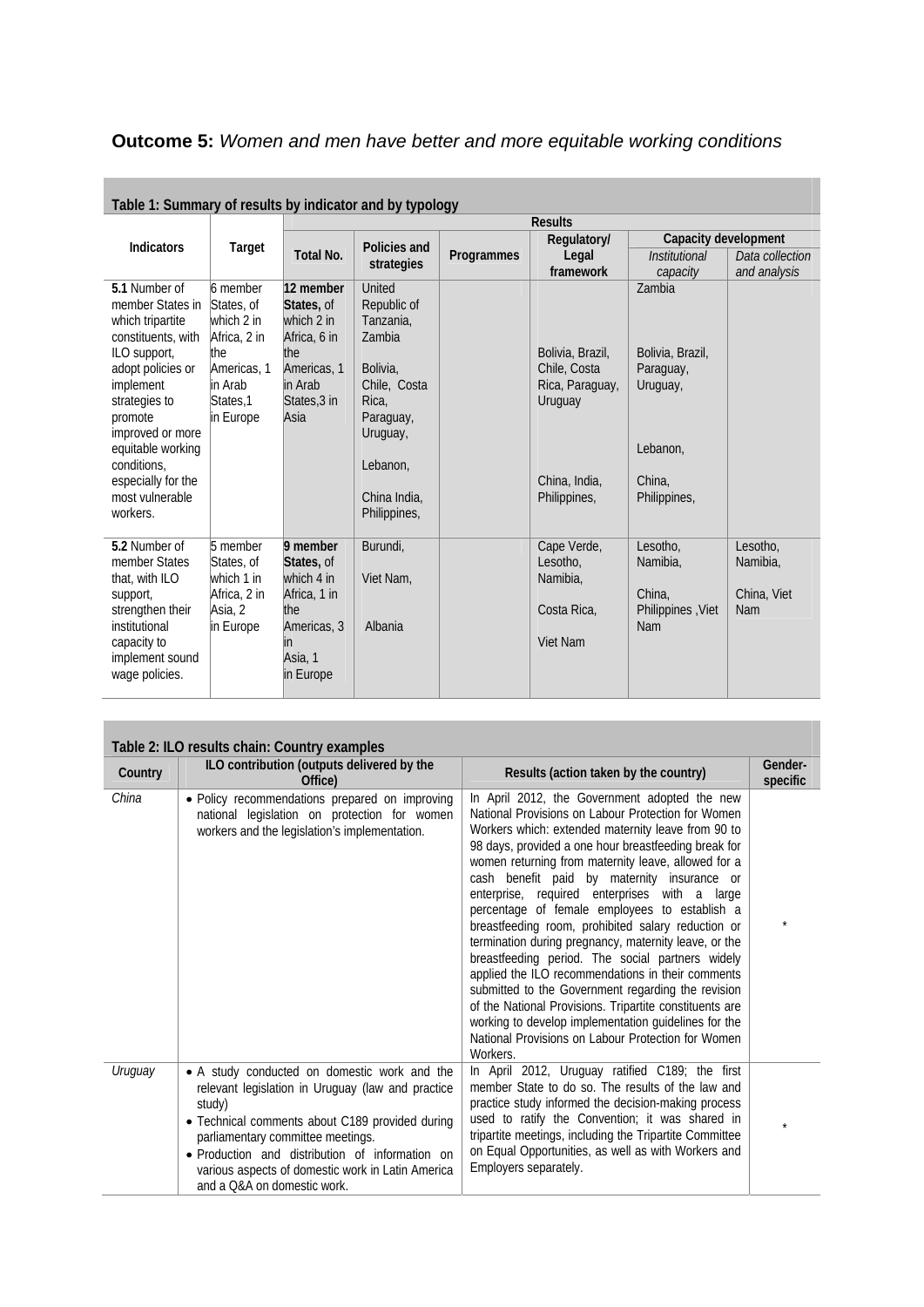| <i>Viet Nam</i> | • Five studies conducted on: minimum living needs,<br>wage trends, the wage structure, the piece rate<br>system and the hourly minimum wage, and the<br>impact of the minimum wage on employment and<br>the average wage.<br>• Legal and technical<br>advice<br>provided to<br>constituents relating to: wage surveys, data<br>sources, public sector pay, the structure and<br>principles of minimum wage laws, and good<br>practice from other countries.<br>• Training provided to members of the newly | In August 2013, Viet Nam launched its newly<br>established tripartite National Wage Council; the<br>creation of the Council transformed the system from<br>a Government-led minimum wage fixing mechanism<br>to a tripartite body. The studies, technical comments<br>and legal advice provided by the ILO helped shape<br>the establishment and new laws governing the wage<br>council. At the same time, ILO involvement with<br>training the Council's members and in the data<br>collection process helped to ensure its future<br>capacity to make evidence based well-informed |  |
|-----------------|------------------------------------------------------------------------------------------------------------------------------------------------------------------------------------------------------------------------------------------------------------------------------------------------------------------------------------------------------------------------------------------------------------------------------------------------------------------------------------------------------------|--------------------------------------------------------------------------------------------------------------------------------------------------------------------------------------------------------------------------------------------------------------------------------------------------------------------------------------------------------------------------------------------------------------------------------------------------------------------------------------------------------------------------------------------------------------------------------------|--|
|                 | established tripartite National Wage Council.                                                                                                                                                                                                                                                                                                                                                                                                                                                              | policy decisions.                                                                                                                                                                                                                                                                                                                                                                                                                                                                                                                                                                    |  |
|                 |                                                                                                                                                                                                                                                                                                                                                                                                                                                                                                            |                                                                                                                                                                                                                                                                                                                                                                                                                                                                                                                                                                                      |  |

## **Lessons learned**

The interrelationship between products developed at the global level and country-level work proved integral to the branch's achievements. The products developed at the global level not only facilitate the transfer of knowledge between regions and countries, but also stimulate the demand for country assistance, contribute to on-going policy debates, and encourage partnerships and dialogue with other international organisations.

One overarching lesson learned relates to the need to continue systematizing the methodological approach for providing country assistance related to wage policies. Based on years of practical experience, such increased systematization will generate efficiency gains in delivery, facilitate cumulative methodological improvement over time, and improve the ability to transfer knowledge to constituents. This lesson will be taken into account in implementing the strategy for 2014-15.

The adoption and coordination of an Office wide strategy related to domestic work has been pivotal in promoting crossdepartmental synergies and in increasing the Office's overall delivery effectiveness. At the same time, country-level work revealed that the impact of the Domestic Workers' Convention extends beyond ratification. In this regard, it was important to include support in the strategy for both: (1) countries that aimed to ratify Convention No. 189 and (2) others presently not envisaging ratification in the short-term, but undertaking reforms to improve working and living conditions of domestic workers.

Access to supplementary and extra-budgetary resources, notably outcome-based RBSA, combined with efforts to improve the effectiveness of delivery, such as those mentioned above, allowed for the initial targets set for this outcome to be substantially surpassed.

| Table 3: Summary of most significant outputs by typology |                                                                                                                                                                                                                                                                                                                                                                                                                                                                                                                                                                                                                                                                                                                                                                                                                                                                                                                                                                                                                                                                                                                                                                                                                                                                                                                                                                  |  |  |
|----------------------------------------------------------|------------------------------------------------------------------------------------------------------------------------------------------------------------------------------------------------------------------------------------------------------------------------------------------------------------------------------------------------------------------------------------------------------------------------------------------------------------------------------------------------------------------------------------------------------------------------------------------------------------------------------------------------------------------------------------------------------------------------------------------------------------------------------------------------------------------------------------------------------------------------------------------------------------------------------------------------------------------------------------------------------------------------------------------------------------------------------------------------------------------------------------------------------------------------------------------------------------------------------------------------------------------------------------------------------------------------------------------------------------------|--|--|
|                                                          | Global Wage Report 2012-13 (2012) launched in all regions through media and policy events and used<br>to guide technical services strengthening member States' capacities in the realm of wage policies, the<br>collection of wage-related data, and training activities. The report used the ILO Global Wage Database<br>which was further expanded (data available for 129 member States) and used to support research and<br>policy development work, for instance on minimum-wage fixing. The Global Wage Report has<br>established the ILO as a credible source of information on wage trends and policies (i.e. recommended<br>reading in the Journal of Economic Perspectives (2013) and cited by Nobel Prize-winning economist<br>Paul Krugman).<br>A series of about 18 studies commissioned in order to guide ILO policy aimed at increasing constituent<br>implement sound wage policies (i.e. minimum wages, collective bargaining) using<br>capacity to<br>appropriately defined and measured indicators on labour productivity.                                                                                                                                                                                                                                                                                                                    |  |  |
| Knowledge generation<br>and dissemination                | 5 empirical studies undertaken on the relationship between working conditions (including wages) and<br>٠<br>productivity in SMEs in order to establish a solid empirical basis for ILO policy intervention strategies<br>and country-level policy advice, especially in developing countries.<br>Knowledge sharing forums and policy tools on domestic work including: 1) Domestic Workers Across<br>the World (2012) launched and widely disseminated and used by constituents to better understand the<br>size and legal coverage of the domestic work sector at global and regional levels; 2) Extending<br>Effective Legal Protections (2012) presented legal provisions protecting domestic workers in a wide<br>range of countries (like the Philippines and Thailand) and served as a tool for countries reviewing their<br>labour laws or considering reforms to improve protection for domestic workers; 3) policy resources for<br>constituents produced on working time and remuneration, compliance and enforcement with national<br>legislation related to domestic work, and organizing domestic workers, and $4/6$ regional tripartite<br>knowledge sharing forums organized on key policy areas related to domestic work, namely: working<br>time and minimum wages, organizing workers, legal protection, compliance and labour inspection, and |  |  |